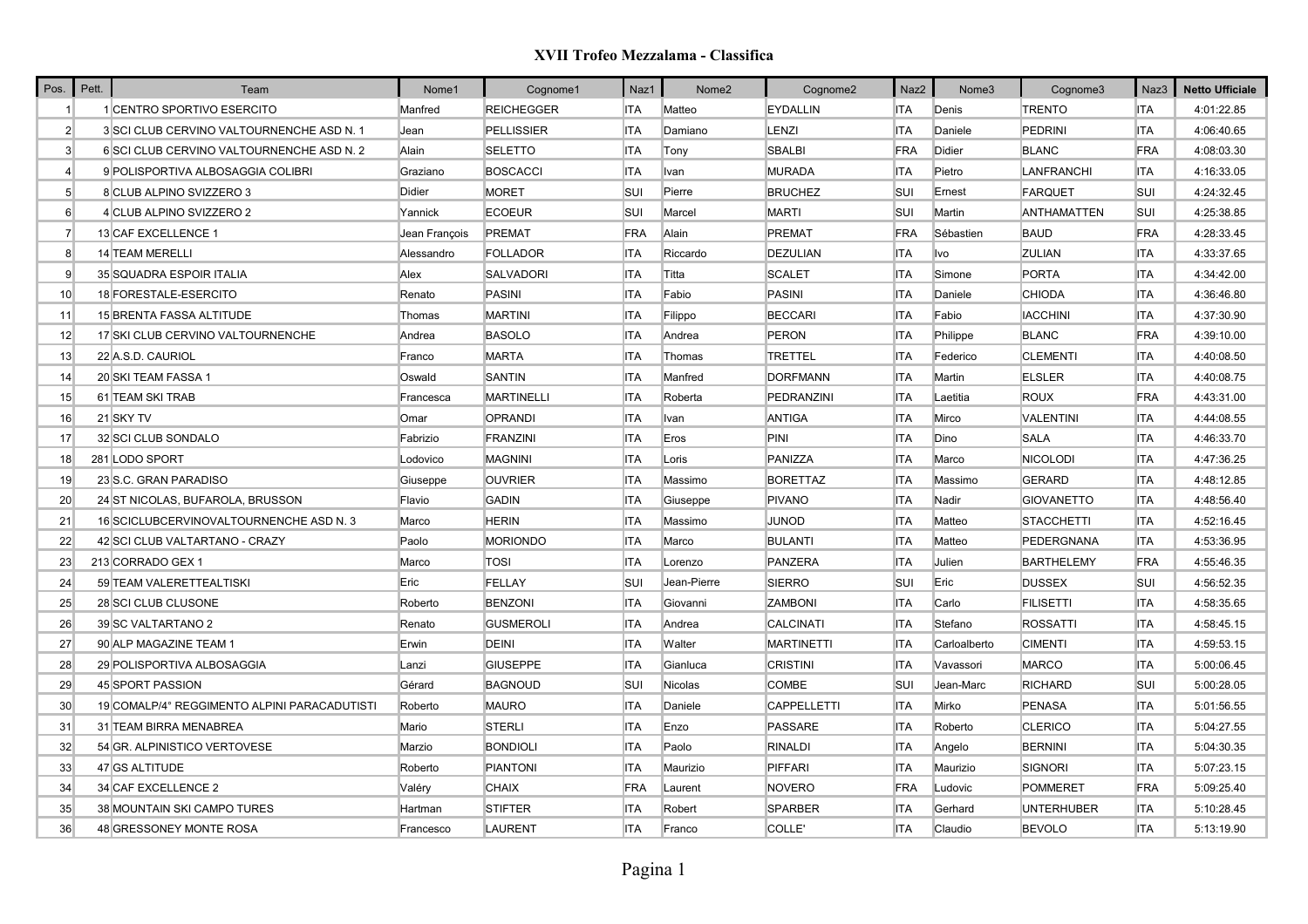| 37 | 285 CAF LÉMAN                              | Ludovic    | <b>REY</b>         | FRA        | Carron       | SCRIMEGEOUR        | <b>FRA</b> | Stéphane   | <b>MILLIUS</b>     | SUI        | 5:14:03.80 |
|----|--------------------------------------------|------------|--------------------|------------|--------------|--------------------|------------|------------|--------------------|------------|------------|
| 38 | 40 SPORTIVA PALÜ POSCHIAVO                 | Nicolao    | LANFRANCHI         | <b>SUI</b> | Giovanni     | <b>GIANOLA</b>     | <b>ITA</b> | Gianni     | <b>PANTINI</b>     | SUI        | 5:18:30.55 |
| 39 | 207 SCI CLUB GRESSONEY                     | Simone     | <b>LAURENT</b>     | <b>ITA</b> | Claudio      | <b>BASTRENTAZ</b>  | <b>ITA</b> | Silvano    | <b>DALBARD</b>     | <b>ITA</b> | 5:19:25.10 |
| 40 | 46 SCI CLUB CERVINO VALTOURNENCHE ASD N. 4 | Enrico     | COLAJANNI          | <b>ITA</b> | Davide       | <b>BORDET</b>      | ITA        | Michele    | <b>SPAIRANI</b>    | <b>ITA</b> | 5:19:54.35 |
| 41 | 27 CLUB ALPINO BENALMÁDENA                 | Federico   | <b>GALERA DÍEZ</b> | <b>ESP</b> | Carlos       | <b>GALERA DÍEZ</b> | <b>ESP</b> | German     | CEREZO ALONSO      | <b>ESP</b> | 5:21:22.85 |
| 42 | 52 CAF ALBERTVILLE ROSIÈRE                 | Thierry    | <b>ADOR</b>        | FRA        | Eric         | <b>MARTIN</b>      | FRA        | Frederic   | <b>GENTET</b>      | FRA        | 5:23:46.05 |
| 43 | 7 HAGAN-MARTINI-RENNTEAM                   | Simair     | <b>GEORG</b>       | <b>AUT</b> | Anton        | <b>ESSL</b>        | <b>AUT</b> | Thomas     | <b>ROHRINGER</b>   | <b>AUT</b> | 5:24:25.80 |
| 44 | 50 SKI-CLUB BLONAY                         | Marc       | <b>VUADENS</b>     | <b>SUI</b> | Patrick      | <b>ISLER</b>       | SUI        | David      | <b>VONLANTHEN</b>  | <b>SUI</b> | 5:24:46.90 |
| 45 | 126 A.S.D. LANZADA A                       | Davide     | <b>SERTORE</b>     | <b>ITA</b> | Roberto      | <b>MOIZI</b>       | <b>ITA</b> | Simone     | <b>FOPPOLI</b>     | <b>ITA</b> | 5:25:00.35 |
| 46 | 33 CENTRO SPORTIVO ESERCITO 2              | Jules      | <b>PESSION</b>     | <b>ITA</b> | Daniel       | <b>ANTONIOLI</b>   | <b>ITA</b> | Claudio    | <b>CONSAGRA</b>    | <b>ITA</b> | 5:25:23.65 |
| 47 | 133 SKI CLUB TORINO                        | Nicola     | <b>PUGNO</b>       | <b>ITA</b> | Luca         | <b>NERVO</b>       | <b>ITA</b> | Luciano    | <b>VERONESE</b>    | <b>ITA</b> | 5:26:04.05 |
| 48 | 94 ADAMELLO SKI TEAM 2                     | Mauro      | <b>BENVENUTI</b>   | <b>ITA</b> | Mario        | CASANOVA           | <b>ITA</b> | Giovanni   | <b>ROMANO</b>      | <b>ITA</b> | 5:26:55.30 |
| 49 | 209 S.S. LA BUFAROLA - A.P.D. PIETRO MICCA | Andrea     | <b>FIORI</b>       | <b>ITA</b> | Nicola       | MACCHETTO          | <b>ITA</b> | Cesare     | <b>PEDRAZZO</b>    | <b>ITA</b> | 5:32:01.45 |
| 50 | 234 ADS FORNESE - CUS PADOVA               | David      | <b>CAPPELLARI</b>  | <b>ITA</b> | Fabrizio     | <b>PUNTEL</b>      | <b>ITA</b> | Marco      | <b>DEL MISSIER</b> | <b>ITA</b> | 5:34:12.50 |
| 51 | 277 SKI CLUB VOLLÈGES                      | François   | <b>BESSARD</b>     | SUI        | Sébastien    | <b>MENDEZ</b>      | SUI        | Lucien     | <b>FOURNIER</b>    | SUI        | 5:34:42.60 |
| 52 | 161 ALAGNA VALSESIA                        | Manuel     | <b>GAMBARINI</b>   | <b>ITA</b> | Paolo        | <b>SARTORE</b>     | <b>ITA</b> | Fabio      | <b>ZANI</b>        | <b>ITA</b> | 5:37:30.75 |
| 53 | 292 BELA LADINIA SKI TEAM FASSA            | Alessandro | <b>CAPOVILLA</b>   | <b>ITA</b> | Andreas      | <b>VAJA</b>        | <b>ITA</b> | Pierangelo | <b>GIACOMUZZI</b>  | ITA        | 5:38:49.75 |
| 54 | 246 SCI CLUB TRE RIFUGI 10                 | Giuseppe   | <b>FACCHINI</b>    | <b>ITA</b> | Diego        | <b>FIORITO</b>     | <b>ITA</b> | Corrado    | <b>VIGITELLO</b>   | ITA        | 5:40:06.60 |
| 55 | 201 CORPS FORESTIER-ST. NICOLAS-C. GEX     | Marco      | <b>RAPETTI</b>     | <b>ITA</b> | Roberto      | <b>BIDESE</b>      | <b>ITA</b> | Fabio      | <b>TORMENA</b>     | <b>ITA</b> | 5:41:24.90 |
| 56 | 286 GSA SOVERE 2                           | Giovanni   | PAINI              | <b>ITA</b> | Igor         | GHEZA              | <b>ITA</b> | Germano    | <b>PASINETTI</b>   | ITA        | 5:41:42.55 |
| 57 | 65 LIBRERIA DEGLI ANGELI AOSTA             | Corinne    | <b>CLOS</b>        | <b>ITA</b> | Orietta      | CALLIARI           | <b>ITA</b> | Silvia     | <b>ROCCA</b>       | <b>ITA</b> | 5:41:49.95 |
| 58 | 299 A.S. CORPS FORESTIER VDA               | Donato     | <b>BARREL</b>      | <b>ITA</b> | Augusto      | VEVEY              | <b>ITA</b> | Mauro      | <b>STEVENIN</b>    | <b>ITA</b> | 5:45:55.65 |
| 59 | 289 SCI CLUB LIZZOLA A.S.D.                | Manuel     | <b>ALBRICCI</b>    | <b>ITA</b> | Arrigo       | <b>BONACORSI</b>   | <b>ITA</b> | Pietro     | <b>BONORIS</b>     | <b>ITA</b> | 5:46:54.05 |
| 60 | 214 SCI CAI SCHIO                          | Marco      | <b>SINICATO</b>    | <b>ITA</b> | Pietro Santo | PERIN              | <b>ITA</b> | Renato     | <b>TOSIN</b>       | <b>ITA</b> | 5:47:04.55 |
| 61 | 123 LES PHOQUEUX DU JURA                   | Sylvain    | <b>FREIHOLZ</b>    | <b>SUI</b> | Laurent      | <b>SCHUPBACH</b>   | SUI        | Christian  | <b>COURT</b>       | <b>SUI</b> | 5:47:09.20 |
| 62 | 216 LAME PERREL GSA RANICA                 | Alberto    | <b>GATTI</b>       | <b>ITA</b> | Fabio        | ROTA NODARI        | <b>ITA</b> | Martino    | CATTANEO           | <b>ITA</b> | 5:49:11.75 |
| 63 | 129 LEUKERSONNE                            | Benno      | <b>HILDBRAND</b>   | <b>SUI</b> | Manfred      | <b>AMMETER</b>     | SUI        | Fabian     | <b>VON KÄNEL</b>   | <b>SUI</b> | 5:50:15.45 |
| 64 | 80 MOUNTAINRIDERS                          | Rene       | <b>FISCHER</b>     | AUT        | Michael      | <b>KINBERGER</b>   | <b>AUT</b> | Michaela   | <b>ESSL</b>        | <b>AUT</b> | 5:52:54.45 |
| 65 | 275 AMIS DE VERRAYES                       | Armando    | <b>MERLETTI</b>    | <b>ITA</b> | Sergio       | <b>VALLOSIO</b>    | ITA        | Alex       | <b>PERAUDO</b>     | <b>ITA</b> | 5:55:23.15 |
| 66 | 218 EQUIPE TEKNE                           | Roberto    | <b>TOUSCO</b>      | <b>ITA</b> | Luigi        | <b>TRENTAZ</b>     | ITA        | Donato     | <b>STEVENIN</b>    | <b>ITA</b> | 5:56:03.35 |
| 67 | 183 S.C. PRESOLANA                         | Marco      | <b>MIGLIORATI</b>  | <b>ITA</b> | Michel       | <b>CINESI</b>      | ITA        | Vincenzo   | SAVOLDELLI         | <b>ITA</b> | 5:56:10.05 |
| 68 | 257 ASD FORNESE - US RAIBL                 | Ivan       | LOZZA              | <b>ITA</b> | Cristian     | CHIAVEDALE         | <b>ITA</b> | Roberto    | <b>GIAZZON</b>     | <b>ITA</b> | 5:57:26.55 |
| 69 | 37 US CORNACCI 1                           | Luca       | <b>VARESCO</b>     | <b>ITA</b> | Massimo      | <b>DONDIO</b>      | ITA        | Mauro      | <b>CAMPIONI</b>    | <b>ITA</b> | 5:58:38.20 |
| 70 | 233 SCI CLUB PEVERAGNO                     | Fabio      | CAVALLO            | <b>ITA</b> | Mauro        | <b>GIRAUDO</b>     | <b>ITA</b> | Claudio    | <b>ODASSO</b>      | <b>ITA</b> | 6:01:15.35 |
| 71 | 141 SCI CLUB CORRADO GEX/ST.NICOLAS        | Andrea     | CARGNINO           | <b>ITA</b> | Mauro        | PALLAIS            | <b>ITA</b> | Roberto    | <b>ARESCA</b>      | <b>ITA</b> | 6:02:51.30 |
| 72 | 244 ADS FORNESE                            | Piero      | <b>COLMAN</b>      | <b>ITA</b> | Nicola       | <b>CLERICI</b>     | <b>ITA</b> | Stefano    | LOZZA              | <b>ITA</b> | 6:04:48.90 |
| 73 | 160 DOUANE FRANCAISE                       | Mathieu    | <b>GALLAND</b>     | FRA        | Olivier      | <b>FONTAINE</b>    | <b>FRA</b> | Sylvain    | <b>GUILLAUME</b>   | <b>FRA</b> | 6:06:10.40 |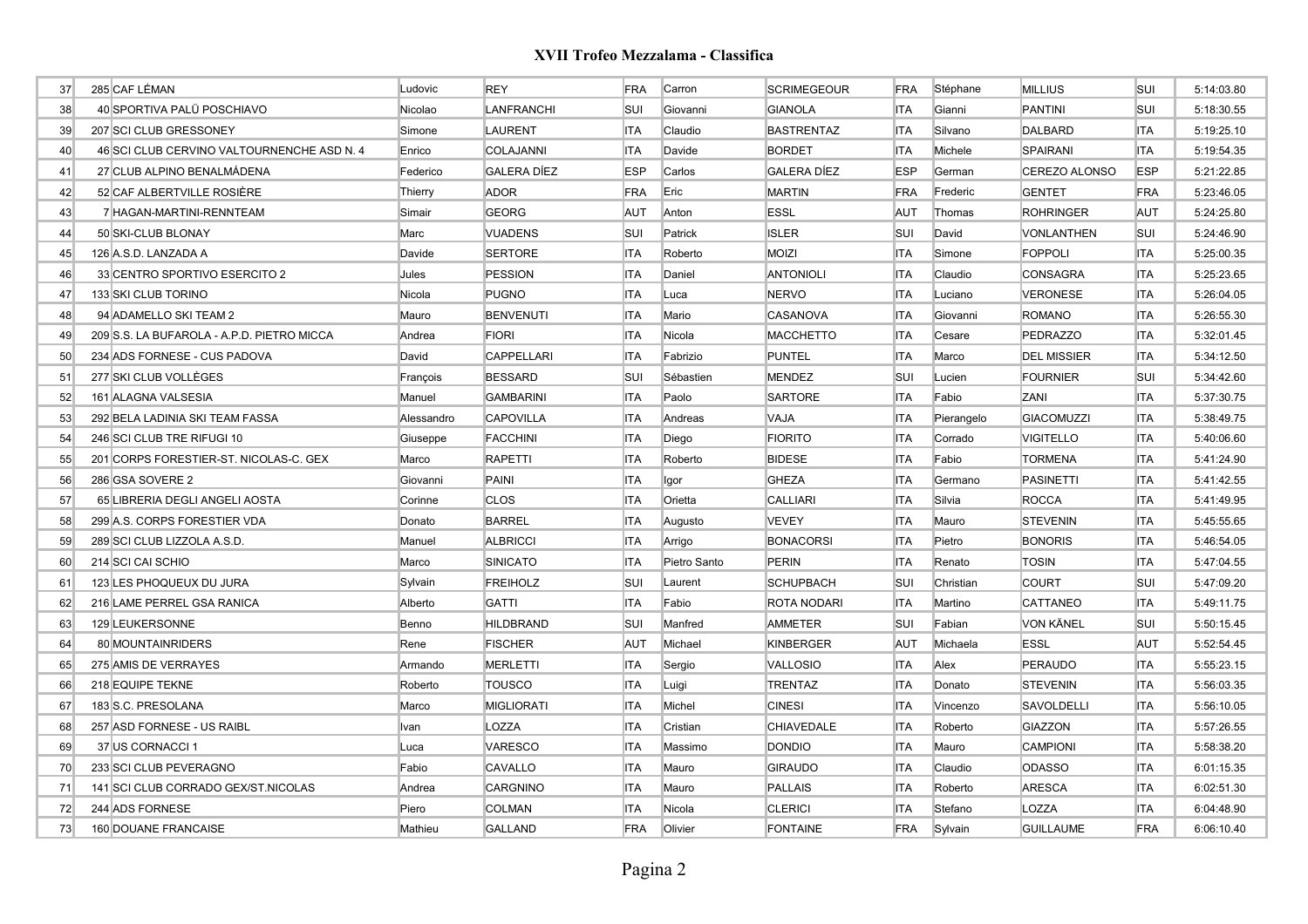| 74  | 84 ATOMIC SUUNTO NORTHLAND PROFESSIONAL         | Axel         | <b>STRAUSS</b>      | AUT        | Jakob         | HERMANN           | <b>AUT</b> | Richard    | <b>ZINTHAUER</b>    | <b>AUT</b> | 6:08:20.00 |
|-----|-------------------------------------------------|--------------|---------------------|------------|---------------|-------------------|------------|------------|---------------------|------------|------------|
| 75  | 174 ALAGNA                                      | Claudio      | <b>CIVEROLO</b>     | <b>ITA</b> | Stefano       | GHIGHER           | <b>ITA</b> | Andrea     | <b>DEGASPARIS</b>   | <b>ITA</b> | 6:08:30.40 |
| 76  | 83 BERGRETTUNG KRAMSACH                         | Florian      | <b>LANDL</b>        | AUT        | Ulrich        | LACKNER           | <b>AUT</b> | Andreas    | <b>NORTHDURFTER</b> | <b>AUT</b> | 6:08:48.20 |
| 77  | 167 VALLE VARAITA                               | Paolo        | <b>GRASSERO</b>     | <b>ITA</b> | Germano       | <b>BERNARDI</b>   | <b>ITA</b> | Marcello   | <b>DUTTO</b>        | <b>ITA</b> | 6:09:59.55 |
| 78  | 122 SKI CLUB VALLÉE DE JOUX                     | Marc Antoine | <b>ROCHAT</b>       | SUI        | Nicolas       | <b>PROST</b>      | <b>FRA</b> | Daniel     | <b>BONGA</b>        | <b>SUI</b> | 6:11:01.45 |
| 79  | 147 SCI FONDO VAL DI SOLE                       | Franco       | <b>PODETTI</b>      | <b>ITA</b> | Albino        | PENASA            | <b>ITA</b> | Mauro      | <b>REDOLFI</b>      | <b>ITA</b> | 6:13:43.40 |
| 80  | 71 SCI CLUB VALDIGNE MONT BLANC                 | Micol        | <b>MURACHELLI</b>   | <b>ITA</b> | Giulia        | <b>BOTTI</b>      | <b>ITA</b> | Alessandra | <b>GIANATTI</b>     | <b>ITA</b> | 6:14:02.05 |
| 81  | 267 S.C. LA VALLE AGORDINA                      | Ferruccio    | <b>SOPPELSA</b>     | <b>ITA</b> | Paolo         | <b>ROCCON</b>     | ITA        | Ermanno    | <b>BRESSAN</b>      | <b>ITA</b> | 6:14:16.85 |
| 82  | 182 A.S.D. S.C. BIELLA                          | Stefano      | <b>DE LUCA</b>      | <b>ITA</b> | Alessandro    | CECCON            | <b>ITA</b> | Andrea     | <b>METTADELLI</b>   | <b>ITA</b> | 6:15:00.90 |
| 83  | 287 SCI CLUB 3 CAMPANILI - SAINT NICOLAS - AYAS | Franco       | <b>TORRETTA</b>     | <b>ITA</b> | Flavio        | DALLAZANNA        | <b>ITA</b> | Alberto    | <b>COMMOD</b>       | <b>ITA</b> | 6:15:16.20 |
| 84  | 204 TRE RIFUGI - GLI ORSI                       | Giulio       | <b>CANDELA</b>      | <b>ITA</b> | Alberto       | SAULO             | <b>ITA</b> | Diego      | <b>CERQUETTINI</b>  | <b>ITA</b> | 6:17:02.00 |
| 85  | 145 TEAM NEW BIKE                               | Michel       | <b>DAL MOLIN</b>    | SUI        | Jean-Philippe | <b>DELACOSTE</b>  | SUI        | Georges    | <b>OGUEY</b>        | <b>SUI</b> | 6:17:18.60 |
| 86  | 223 GSA SOVERE 1                                | Giuseppe     | <b>CARRARA</b>      | <b>ITA</b> | Fabrizio      | SCALVINONI        | <b>ITA</b> | Andrea     | <b>PATELLI</b>      | <b>ITA</b> | 6:18:04.00 |
| 87  | 197 LA BUFAROLA BI 14                           | Ferraris     | <b>GIOVANNI</b>     | <b>ITA</b> | Gardini       | <b>GUIDO</b>      | <b>ITA</b> | Greguol    | <b>GABRIELE</b>     | <b>ITA</b> | 6:18:27.30 |
| 88  | 229 SCI CLUB VALCHIUSELLA 1                     | Paolo        | <b>SACCHETTO</b>    | <b>ITA</b> | Roberto       | <b>GIACCHETTO</b> | <b>ITA</b> | Delfo      | <b>ROCCHI</b>       | <b>ITA</b> | 6:18:50.10 |
| 89  | 230 WILLY SPORT ZUOZ                            | Niculin      | <b>BAZZELL</b>      | SUI        | Curdin        | <b>EICHHOLZER</b> | SUI        | Rafael     | <b>RATTI</b>        | <b>SUI</b> | 6:19:15.85 |
| 90  | 283 SCI CLUB CERVINO                            | Giacomo      | <b>BRETTI</b>       | <b>ITA</b> | Mattia        | <b>RONCORONI</b>  | <b>ITA</b> | Fabio      | <b>SCALIA</b>       | <b>ITA</b> | 6:20:58.65 |
| 91  | 193 CAF                                         | Laurent      | <b>BERNARD</b>      | FRA        | Jean-Luc      | OUVRIER-BUFFET    | <b>FRA</b> | Eric       | <b>PASTEUR</b>      | FRA        | 6:21:11.75 |
| 92  | 274 PIETRA DI COGNE SRL                         | Alex         | <b>DUCRET</b>       | <b>ITA</b> | Christian     | <b>XUOL</b>       | <b>ITA</b> | Laurent    | <b>CUNEAZ</b>       | <b>ITA</b> | 6:22:29.75 |
| 93  | 58 CAF CLUSES                                   | Olivier      | <b>DUBREUIL</b>     | FRA        | Olivier       | <b>COUDURIER</b>  | <b>FRA</b> | Xavier     | PERREARD            | FRA        | 6:24:22.35 |
| 94  | 291 CAI CHATILLON                               | Stefano      | <b>ARVAT</b>        | <b>ITA</b> | Lucio         | <b>BOSONIN</b>    | <b>ITA</b> | Oscar      | <b>DALBARD</b>      | ITA        | 6:24:34.00 |
| 95  | 210 ALTITUDE "A"                                | Guido        | VALOTA              | <b>ITA</b> | Matteo        | <b>BOLIS</b>      | <b>ITA</b> | Valentino  | <b>CIVIDINI</b>     | <b>ITA</b> | 6:25:07.75 |
| 96  | 284 CENTRO CARABINIERI ADDESTRAMENTO ALPINO     | Giovanni     | <b>MACALUSO</b>     | <b>ITA</b> | Freddi        | <b>TORRESANI</b>  | <b>ITA</b> | Wilfried   | <b>PALLHUBER</b>    | <b>ITA</b> | 6:25:57.15 |
| 97  | 260 S.C. VALDOBBIADENE                          | Mauro        | <b>TAGLIAPIETRA</b> | <b>ITA</b> | Emanuele      | ZANOVELLO         | <b>ITA</b> | Nicola     | <b>CALZOLARI</b>    | <b>ITA</b> | 6:26:15.30 |
| 98  | 270 SCI CLUB TORGNON                            | Rinaldo      | <b>BARREL</b>       | <b>ITA</b> | Walter        | CAZZANELLI        | <b>ITA</b> | Silvio     | <b>CHATILLARD</b>   | <b>ITA</b> | 6:26:42.05 |
| 99  | 143 TRE RIFUGI                                  | Gianluca     | <b>IAVELLI</b>      | <b>ITA</b> | Andrea        | <b>PIGAGLIO</b>   | <b>ITA</b> | Enrico     | <b>MOLINERIS</b>    | <b>ITA</b> | 6:27:10.35 |
| 100 | 142 ALTITUDE                                    | Franco       | <b>TONOLI</b>       | <b>ITA</b> | Piero         | <b>MAFFEIS</b>    | <b>ITA</b> | Guido      | <b>PINTO</b>        | <b>ITA</b> | 6:28:06.90 |
| 101 | 184 ESF VALTHORENS                              | Giacomo      | <b>PARA</b>         | <b>ITA</b> | Antonio       | ARRO'             | <b>ITA</b> | Antoine    | <b>DESVALLÉES</b>   | FRA        | 6:28:12.35 |
| 102 | 179 TEAM CUORE DA SPORTIVO                      | Giorgio      | <b>VILLOSIO</b>     | <b>ITA</b> | Francesco     | <b>ZUCCONI</b>    | <b>ITA</b> | Daniele    | <b>FORNONI</b>      | <b>ITA</b> | 6:30:11.60 |
| 103 | 175 LABUFAROLA                                  | Roberto      | <b>CILIESA</b>      | <b>ITA</b> | Pier Paolo    | COMELLO           | <b>ITA</b> | Tommaso    | <b>BUSCAGLIA</b>    | <b>ITA</b> | 6:30:28.75 |
| 104 | 128 COMANDO TRUPPE ALPINE                       | Simone       | GIANNUZZI           | <b>ITA</b> | Gianmarco     | LAURENCIG         | <b>ITA</b> | Alberto    | <b>VEZZOLI</b>      | <b>ITA</b> | 6:30:40.85 |
| 105 | 177 SCI CLUB ORMEA CN16 A.O.C.                  | Sandro       | <b>MICHELIS</b>     | <b>ITA</b> | Giovanni      | <b>GERBOTTO</b>   | <b>ITA</b> | Pierangelo | <b>BARALE</b>       | <b>ITA</b> | 6:30:59.00 |
| 106 | 265 SC VALTARTANO 4                             | Stefano      | PIGANZOLI           | <b>ITA</b> | Egidio        | <b>GUSMEROLI</b>  | <b>ITA</b> | Daniele    | <b>VAIRETTI</b>     | <b>ITA</b> | 6:31:19.30 |
| 107 | 253 CORRADO GEX-GRAN PARADISO                   | Alberto      | DA COL              | <b>ITA</b> | Luca          | <b>CHARRUAZ</b>   | <b>ITA</b> | Alain      | <b>MARGUERETTAZ</b> | <b>ITA</b> | 6:31:45.55 |
| 108 | 266 TEAM APROTEC                                | Stephane     | GARREAU             | FRA        | Nicolas       | <b>BUET</b>       | <b>FRA</b> | Patrick    | <b>GAVEL</b>        | FRA        | 6:31:54.55 |
| 109 | 82 TEAM PRIVATAIR 1                             | Philippe     | <b>GENRE</b>        | SUI        | Bertrand      | <b>COTTING</b>    | SUI        | Gaétan     | <b>WICHT</b>        | <b>SUI</b> | 6:32:03.55 |
| 110 | 264 TRE RIFUGI-GARESSIO                         | Fabrizio     | <b>GRIMALDI</b>     | <b>ITA</b> | Fabrizio      | <b>PRATO</b>      | <b>ITA</b> | Giuseppe   | SASSANO             | <b>ITA</b> | 6:35:39.55 |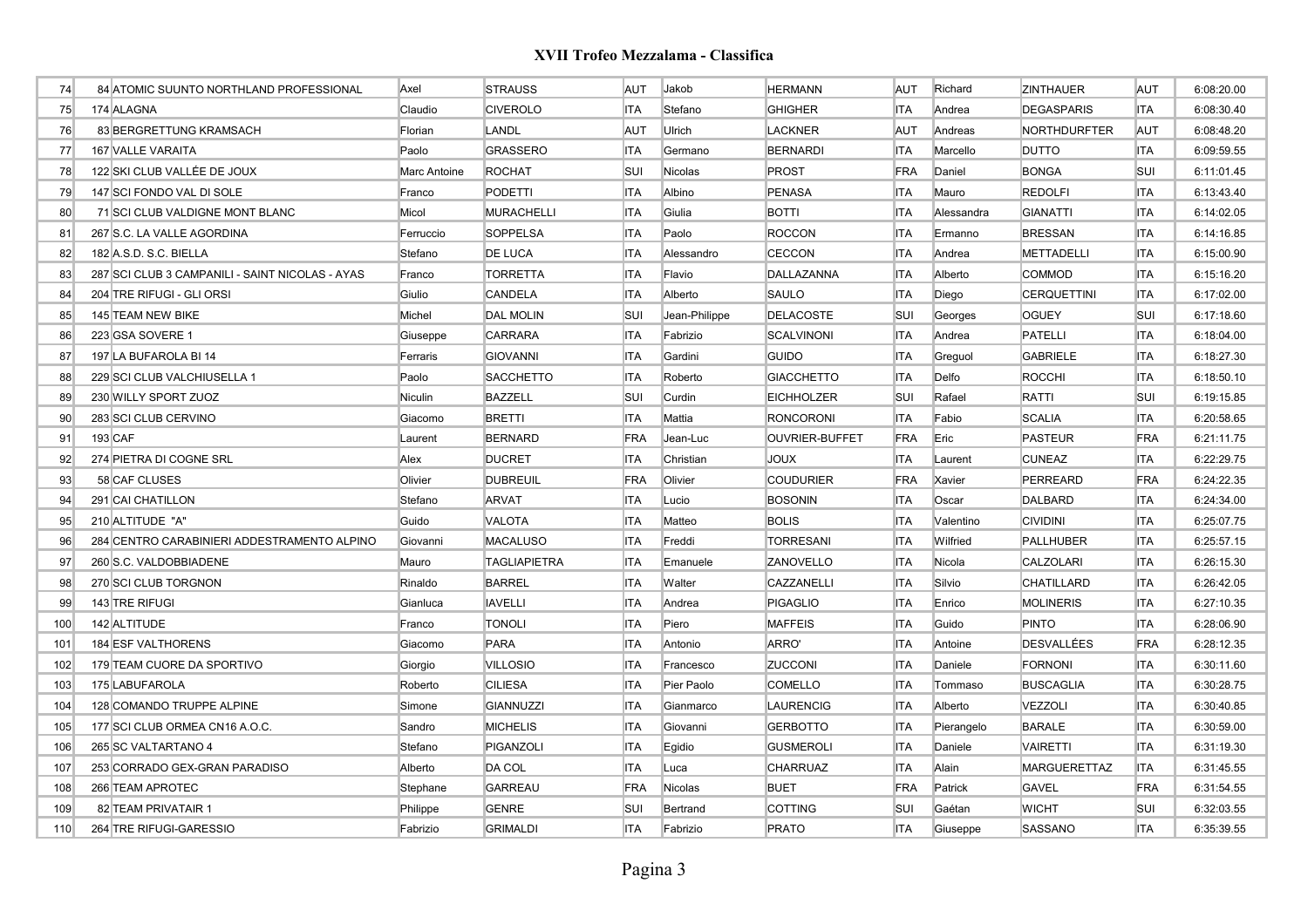| 111 | 155 SCI CLUB BRUSSON                     | Gabriel    | <b>GANIS</b>           | <b>ITA</b> | Luca           | <b>MONTI</b>            | <b>ITA</b> | Michele        | <b>ALLIOD</b>       | <b>ITA</b> | 6:35:51.70 |
|-----|------------------------------------------|------------|------------------------|------------|----------------|-------------------------|------------|----------------|---------------------|------------|------------|
| 112 | 64 SPORT SCHWAIGHOFER                    | Veronika   | <b>SWIDRAK</b>         | AUT        | Maria          | <b>STRASSER</b>         | <b>AUT</b> | Klaudia        | <b>TASZ</b>         | POL        | 6:37:49.00 |
| 113 | 117 PENNA NERA                           | Giuseppe   | <b>VILLA</b>           | <b>ITA</b> | Mario          | <b>VILLA</b>            | <b>ITA</b> | Davide         | <b>BROGGI</b>       | <b>ITA</b> | 6:38:35.20 |
| 114 | 124 SCI CLUB 3 RIFUGI                    | Antonello  | <b>BERGIA</b>          | <b>ITA</b> | Christian      | <b>UGHETTO</b>          | <b>ITA</b> | Claudio        | <b>MOLINENGO</b>    | <b>ITA</b> | 6:40:11.95 |
| 115 | 36 A.S. PREMANA                          | Domenico   | <b>GIANOLA</b>         | <b>ITA</b> | Mauro          | FAZZINI                 | <b>ITA</b> | Matteo         | <b>GIANOLA</b>      | <b>ITA</b> | 6:41:26.80 |
| 116 | 109 C.E.OLOT                             | Ismael     | <b>VILA PUJIULA</b>    | <b>ESP</b> | Marc           | <b>REIXACH PARAROLS</b> | <b>ESP</b> | Albert         | <b>SOLER PICOLA</b> | <b>ESP</b> | 6:43:52.15 |
| 117 | 99 TEAM ALBOSAGGIA 1                     | Pier Paolo | <b>CORRADINI</b>       | <b>ITA</b> | Raffaele       | CARGASACCHI             | <b>ITA</b> | Luciano        | <b>BELOTTI</b>      | <b>ITA</b> | 6:43:59.45 |
| 118 | 224 GSA SOVERE                           | Mauro      | <b>SALVADORI</b>       | <b>ITA</b> | Gabriele       | <b>CALDINELLI</b>       | <b>ITA</b> | Federico       | <b>ROTA</b>         | <b>ITA</b> | 6:44:30.40 |
| 119 | 95 CLUB DES SPORTS DES CAMOS DU ROIGNAIS | Christophe | <b>GOTTI</b>           | FRA        | Antoine        | <b>DERUNGS</b>          | <b>FRA</b> | Guillaume      | <b>DESRUES</b>      | FRA        | 6:44:45.35 |
| 120 | 88 SCI CLUB CORRADO GEX/ST.NICOLAS       | Marco      | <b>MIGLIETTA</b>       | <b>ITA</b> | Marco          | <b>GAIDA</b>            | <b>ITA</b> | Vincent        | <b>BIANCHI</b>      | <b>ITA</b> | 6:45:19.15 |
| 121 | 157 SC MONT NERY                         | Mario      | <b>RUATTO</b>          | <b>ITA</b> | Romano         | <b>ARIOLI</b>           | <b>ITA</b> | Riccardo Joris | <b>TURINI</b>       | <b>ITA</b> | 6:45:33.25 |
| 122 | 205 U.S. SAN PELLEGRINO                  | Carlo      | <b>ROTA</b>            | <b>ITA</b> | Mirco          | <b>ARSUFFI</b>          | <b>ITA</b> | Mauro          | LAVA                | <b>ITA</b> | 6:46:02.05 |
| 123 | 134 SKI TEAM FASSA                       | Enrico     | <b>FERRARO</b>         | <b>ITA</b> | Fabrizio       | <b>GHETTA</b>           | <b>ITA</b> | Olivo          | <b>MICHELUZZI</b>   | <b>ITA</b> | 6:46:10.55 |
| 124 | 211 CAF DSA                              | Sylvestre  | <b>ROCHE</b>           | FRA        | Stephane       | <b>MOUGIN</b>           | FRA        | Sebastien      | <b>DRANSART</b>     | <b>FRA</b> | 6:46:40.15 |
| 125 | 185 US.ALDO MORO                         | Beniamino  | <b>DEREANI</b>         | <b>ITA</b> | Livio          | <b>CUCCHIARO</b>        | <b>ITA</b> | Maurizio       | <b>DELLI ZOTTI</b>  | <b>ITA</b> | 6:47:03.75 |
| 126 | 173 SCI CLUB 13 CLUSONE                  | Mario Rino | PELLEGRINI             | <b>ITA</b> | Emilio         | <b>MARINONI</b>         | <b>ITA</b> | Giannino       | <b>TRUSSARDI</b>    | <b>ITA</b> | 6:48:00.80 |
| 127 | 67 SCI CLUB COURMAYEUR                   | Paola      | <b>MARTINALE</b>       | <b>ITA</b> | Raffaella      | <b>GIANOTTI</b>         | <b>ITA</b> | Sonia          | <b>BALBIS</b>       | <b>ITA</b> | 6:48:59.15 |
| 128 | 263 S.C. VALDOBBIADENE 3                 | Davide     | <b>GERONAZZO</b>       | <b>ITA</b> | Silvano        | <b>FOLLADOR</b>         | <b>ITA</b> | Michele        | <b>GATTO</b>        | <b>ITA</b> | 6:49:12.95 |
| 129 | 165 CORRADO GEX                          | Paolo      | <b>PEROTTI</b>         | <b>ITA</b> | Paolo Domenico | <b>PEROTTI</b>          | <b>ITA</b> | Giorgio        | <b>FICETTO</b>      | <b>ITA</b> | 6:50:31.45 |
| 130 | 66 TEAM SYBELLES                         | Isabelle   | <b>CIFERMAN</b>        | FRA        | Alice          | LAUGA                   | <b>FRA</b> | Sylvie         | <b>TURBIL</b>       | <b>FRA</b> | 6:50:50.95 |
| 131 | 282 TRE RIFUGI                           | Daniele    | <b>SCLAVO</b>          | <b>ITA</b> | Massimo        | <b>OLIVERO</b>          | <b>ITA</b> | Francesco      | <b>SCRIMADORE</b>   | <b>ITA</b> | 6:50:58.40 |
| 132 | 268 SCI CLUB DRINK                       | Luca       | <b>BAIARDI</b>         | <b>ITA</b> | Luigi          | <b>BIANCHETTI</b>       | <b>ITA</b> | Giorgio        | <b>CHARRUAZ</b>     | <b>ITA</b> | 6:51:15.35 |
| 133 | 62 CAS MONTANA-VERMALA                   | Birgit     | <b>HOSNER</b>          | SUI        | Annick         | <b>REY</b>              | <b>SUI</b> | Lucia          | <b>NÄFEN</b>        | <b>SUI</b> | 6:52:10.75 |
| 134 | 219 G.S.A. INTRA 2                       | Angelo     | <b>SERGIO</b>          | <b>ITA</b> | Ivan           | <b>VOLPONE</b>          | <b>ITA</b> | Stefano        | <b>TOFFOLET</b>     | <b>ITA</b> | 6:53:15.60 |
| 135 | 68 ASD CAURIOL 3                         | Sabrina    | <b>ZANON</b>           | <b>ITA</b> | Carla          | <b>JELLICI</b>          | <b>ITA</b> | Nadia          | <b>SCOLA</b>        | <b>ITA</b> | 6:53:26.60 |
| 136 | 297 S.C. ARCOBALENO                      | Alessandro | <b>DE GASPERI</b>      | <b>ITA</b> | Giuliano       | <b>IORIATTI</b>         | <b>ITA</b> | Claudio        | <b>POLO</b>         | <b>ITA</b> | 6:54:38.45 |
| 137 | 225 UD 58 - U.S. ALDO MORO PALUZZA       | Mauro      | <b>GORTAN</b>          | <b>ITA</b> | Dino           | <b>NONIS</b>            | <b>ITA</b> | Marco          | <b>STEFANI</b>      | <b>ITA</b> | 6:55:42.30 |
| 138 | 114 VALAIS                               | Yan        | <b>BALDUCHELLI</b>     | SUI        | Nicolas        | <b>FILLIEZ</b>          | SUI        | Jean-Frédéric  | <b>SIERRO</b>       | <b>SUI</b> | 6:55:49.75 |
| 139 | 112 ASSOCIACIO ESPORTIVA PALLARS         | Xavier     | <b>GUILLAMO CIRERA</b> | <b>ESP</b> | Sergi          | <b>FURIO FRANCISCO</b>  | <b>ESP</b> | Jordi          | <b>PRAT MAS</b>     | <b>ESP</b> | 6:56:22.55 |
| 140 | 272 S.C.BOGNANCO                         | Stefano    | <b>TRISCONI</b>        | <b>ITA</b> | Trisconi       | <b>MARCO</b>            | <b>ITA</b> | Gabriele       | <b>BLARDONE</b>     | <b>ITA</b> | 6:56:55.95 |
| 141 | 288 VIGOLO VATTARO                       | Giuliano   | <b>GIACOMELLI</b>      | <b>ITA</b> | Marcello       | <b>GREGORI</b>          | <b>ITA</b> | Daniele        | <b>LEONARDELLI</b>  | <b>ITA</b> | 6:58:21.45 |
| 142 | 106 GROUPE CAF SALLANCHES                | Christophe | <b>DOULAT</b>          | FRA        | Laurent        | <b>PERRET</b>           | FRA        | Jean-Claude    | <b>PERRET</b>       | FRA        | 6:59:00.55 |
| 143 | 278 SC VALTARTANO 3                      | Fausto     | <b>BRIVIO</b>          | <b>ITA</b> | Francesco      | <b>BANA</b>             | <b>ITA</b> | Alessandro     | <b>CRIPPA</b>       | <b>ITA</b> | 6:59:25.15 |
| 144 | 79 EQUIPE SMCC CERDAGNE                  | Eric       | <b>LAFITTE</b>         | FRA        | Valerie        | <b>LAFITTE</b>          | FRA        | Sebastien      | <b>DUC</b>          | FRA        | 6:59:49.25 |
| 145 | 171 SKI CLUB GRATTAVACHE                 | Daniel     | <b>RYTER</b>           | <b>SUI</b> | Daniel         | DÉVAUD                  | SUI        | Sébastien      | <b>FAVRE</b>        | <b>SUI</b> | 7:00:39.30 |
| 146 | 195 S.C. VALSAVARENCHE A.S.D.            | Paolo      | <b>ALBERELLI</b>       | <b>ITA</b> | Alberto        | <b>BERTINARIA</b>       | <b>ITA</b> | Carlo          | COCITO              | <b>ITA</b> | 7:01:12.40 |
| 147 | 159 SCI CLUB MONT NERY / GUIDEMONTEROSA  | Paolo      | <b>AGHEMO</b>          | <b>ITA</b> | Federico       | <b>DARICOU</b>          | <b>ITA</b> | Alessandro     | PENCO               | <b>ITA</b> | 7:01:28.70 |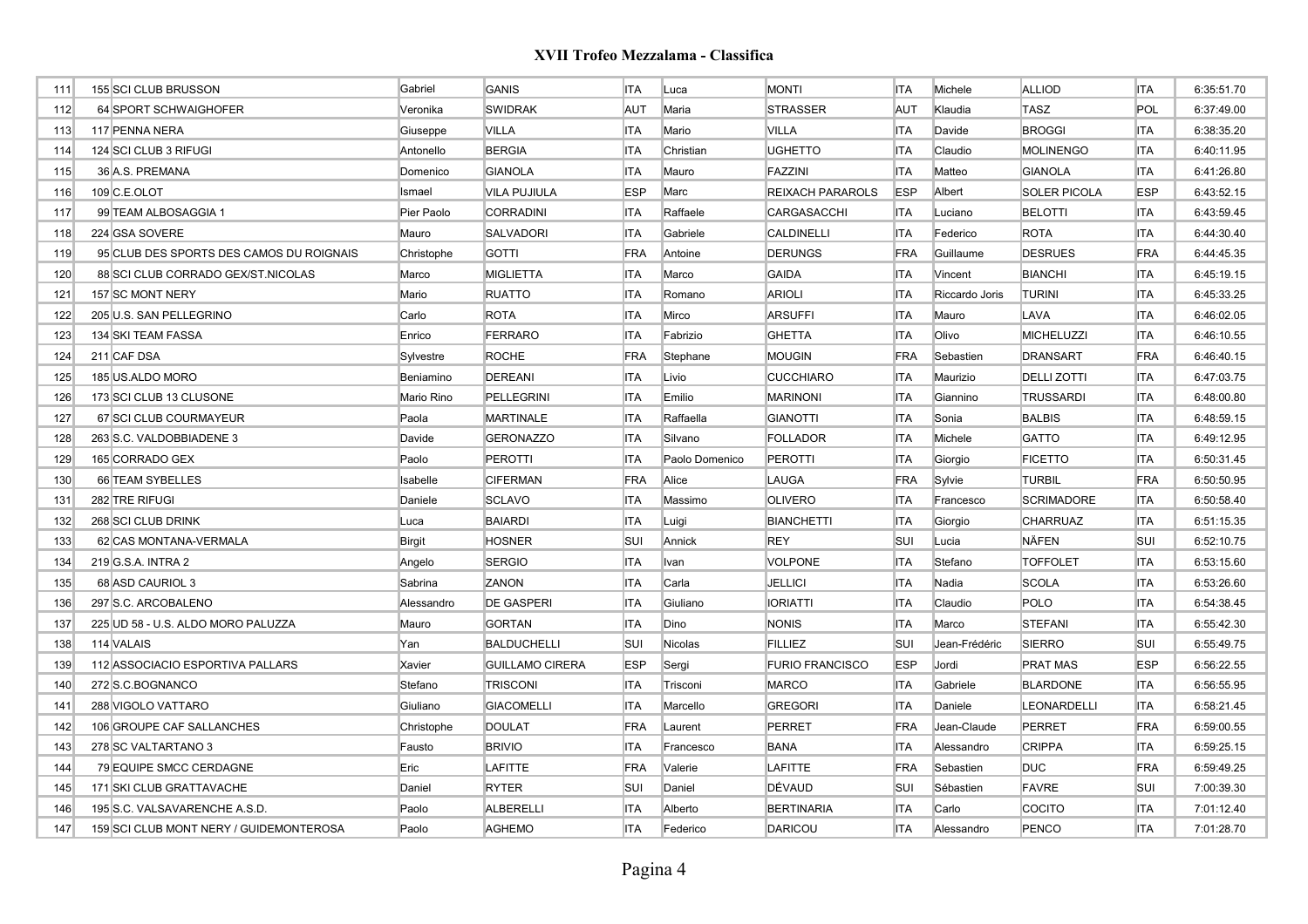| 148 | 139 A.P.D. PIETRO MICCA                | Lorenzo    | <b>BOSSOTTO</b>       | <b>ITA</b> | Giambattista | <b>UBERTALLI</b>   | <b>ITA</b> | Maurizio      | ZANONE              | <b>ITA</b> | 7:01:59.95 |
|-----|----------------------------------------|------------|-----------------------|------------|--------------|--------------------|------------|---------------|---------------------|------------|------------|
| 149 | 236 VAL GLERIS                         | Gianni     | DE PODESTÀ            | <b>ITA</b> | Fulvio       | <b>RIOLINO</b>     | <b>ITA</b> | Federico      | <b>COMPASSI</b>     | <b>ITA</b> | 7:02:27.25 |
| 150 | 298 VETAN                              | Luca       | <b>FRUTAZ</b>         | <b>ITA</b> | Roberto      | <b>PROT</b>        | <b>ITA</b> | Corrado       | <b>BESENVAL</b>     | <b>ITA</b> | 7:04:06.05 |
| 151 | 191 SCI CLUB VALLI OCCITANE            | Angelo     | <b>RINAUDO</b>        | <b>ITA</b> | Oscar        | <b>VIRANO</b>      | <b>ITA</b> | Roberto Marco | <b>GALLIANO</b>     | <b>ITA</b> | 7:07:42.05 |
| 152 | 102 CAF SALLANCHES                     | Loïc       | <b>MUGNIER</b>        | FRA        | Julien       | <b>CART</b>        | FRA        | Christophe    | <b>MARQUET</b>      | FRA        | 7:08:15.50 |
| 153 | 137 SC- VAL FERRET                     | Daniel     | <b>TISSIÈRES</b>      | SUI        | Benoît       | <b>DESSIBOURG</b>  | <b>SUI</b> | Charles       | <b>PRALONG</b>      | <b>SUI</b> | 7:08:32.60 |
| 154 | 194 S.C. VALLE DEI LAGHI A.D.          | Gianluca   | <b>BROSEGHINI</b>     | <b>ITA</b> | Marco        | <b>FACCHINELLI</b> | <b>ITA</b> | Dino          | <b>BERTOTTI</b>     | <b>ITA</b> | 7:09:52.95 |
| 155 | 238 TEAM ALPY                          | Olivier    | <b>GROSSRIEDER</b>    | SUI        | Jean-Yves    | VASSALLI           | <b>SUI</b> | Bertrand      | <b>RENAUD</b>       | <b>SUI</b> | 7:10:23.85 |
| 156 | 273 VALDIGNE MONT BLANC                | Stefano    | <b>CAMPESE</b>        | <b>ITA</b> | Alberto      | <b>MOTTA</b>       | <b>ITA</b> | Giovanni      | <b>PRETTI</b>       | <b>ITA</b> | 7:10:27.35 |
| 157 | 74 MONT NERY                           | Roberta    | <b>SCOCCO</b>         | <b>ITA</b> | Maria        | <b>ORLANDO</b>     | <b>ITA</b> | Claudia       | <b>COMELLO</b>      | <b>ITA</b> | 7:10:57.15 |
| 158 | 255 SCI CLUB AMIS DE VERRAYES          | Mauro      | <b>DANNE</b>          | <b>ITA</b> | Andrea       | <b>NEX</b>         | <b>ITA</b> | Antonio       | <b>BRUSAFERRO</b>   | <b>ITA</b> | 7:12:24.10 |
| 159 | 166 L'ARCOBALENO                       | Bettega    | <b>FEDERICO</b>       | <b>ITA</b> | Lorenzo      | <b>CESCONI</b>     | <b>ITA</b> | Andrea        | <b>BIASIOLI</b>     | <b>ITA</b> | 7:12:57.85 |
| 160 | 212 SCI CLUB GROMO EDILMORA            | Antonio    | <b>GIUDICI</b>        | <b>ITA</b> | Oscar        | <b>NEGRONI</b>     | <b>ITA</b> | Antonino      | <b>VENTURETTI</b>   | <b>ITA</b> | 7:13:20.65 |
| 161 | 192 TONALTITUDE                        | John       | <b>VAIA</b>           | <b>ITA</b> | Stefano      | <b>GABRIELLI</b>   | <b>ITA</b> | Matteo        | <b>LONGO</b>        | <b>ITA</b> | 7:13:26.80 |
| 162 | 256 GRUPPO ALPINISTICO VERTOVESE BG 07 | Nicholas   | <b>MISTRI</b>         | <b>ITA</b> | Paolo        | <b>BONOMI</b>      | <b>ITA</b> | Paolo         | <b>BONANDRINI</b>   | <b>ITA</b> | 7:13:52.45 |
| 163 | 156 SCI CLUB ALAGNA                    | Alessandro | <b>RIVA</b>           | <b>ITA</b> | Lorenzo      | <b>DEALBERTIS</b>  | <b>ITA</b> | Giulio        | <b>MOROTTI</b>      | <b>ITA</b> | 7:14:01.90 |
| 164 | 259 SCI CLUB GROMO EDILMORA 2          | Maurizio   | <b>PASINI</b>         | <b>ITA</b> | Riccardo     | <b>DONATI</b>      | <b>ITA</b> | Maurizio      | <b>MORSTABILINI</b> | <b>ITA</b> | 7:15:50.85 |
| 165 | 93 PELL & OSS                          | Antonio    | <b>BRIZZO</b>         | <b>ITA</b> | Pedro        | <b>BERJANO</b>     | <b>ESP</b> | Fabrizio      | <b>CASATI</b>       | <b>ITA</b> | 7:16:06.80 |
| 166 | 119 CAF SALLANCHES                     | Bernard    | <b>PERRET</b>         | FRA        | Bruno        | <b>CART</b>        | FRA        | Franck        | <b>BAUD</b>         | <b>FRA</b> | 7:17:46.40 |
| 167 | 69 USA/ TEAM YOSEMITE 2                | Chantal    | <b>DAUCOURT</b>       | SUI        | Meyer        | <b>LYNDSAY</b>     | <b>USA</b> | Pasche        | <b>CÉCILE</b>       | <b>SUI</b> | 7:18:25.00 |
| 168 | 176 S.C VALLE STURA                    | Daniele    | <b>BRUNA</b>          | <b>ITA</b> | Raffaele     | <b>BAGNIS</b>      | <b>ITA</b> | Raffaele      | <b>DELFINO</b>      | <b>ITA</b> | 7:19:39.85 |
| 169 | 235 DOLOMITI SKI-ALP                   | Denis      | DALLO'                | <b>ITA</b> | Alfio        | <b>LOT</b>         | <b>ITA</b> | <b>Ivan</b>   | <b>DE MIN</b>       | <b>ITA</b> | 7:19:48.50 |
| 170 | 169 SAC VISP                           | Fidelis    | <b>SONNENTRUECKER</b> | SUI        | Stefan       | <b>IMHOF</b>       | <b>SUI</b> | Sascha        | <b>WALPEN</b>       | <b>SUI</b> | 7:23:54.95 |
| 171 | 295 ALP MAGAZINE TEAM 2                | Lorenzo    | <b>SCANDROGLIO</b>    | <b>ITA</b> | Cecilia      | <b>COVA</b>        | <b>ITA</b> | Massimo       | <b>BUSCA</b>        | <b>ITA</b> | 7:24:43.50 |
| 172 | 245 SCI CLUB VALLEANZASCA              | Pierluigi  | PIRALLA               | <b>ITA</b> | Massimo      | <b>GIOVANNONE</b>  | <b>ITA</b> | Roberto       | <b>OLZER</b>        | <b>ITA</b> | 7:26:12.95 |
| 173 | 163 GSC 10                             | Tony       | LAGGER                | SUI        | Michel       | <b>BARRAS</b>      | <b>SUI</b> | Stéphane      | <b>GILLOZ</b>       | <b>SUI</b> | 7:28:13.55 |
| 174 | 240 TRE RIFUGI 7                       | Matteo     | <b>BARONTI</b>        | <b>ITA</b> | Alberto      | <b>BELLOTTI</b>    | <b>ITA</b> | Alessandro    | <b>BELLOTTI</b>     | <b>ITA</b> | 7:29:04.95 |
| 175 | 101 SAPEURS POMPIERS SAVOIE            | Daniel     | <b>RIGAUD</b>         | FRA        | Pierre       | M.CHALEYER         | FRA        | Guillaume     | <b>CORDIER</b>      | FRA        | 7:29:18.90 |
| 176 | 198 HAUT CHABLAIS                      | Olivier    | <b>MICHAUD</b>        | FRA        | Alain        | <b>VULLIEZ</b>     | FRA        | Stephane      | <b>REY</b>          | FRA        | 7:29:28.90 |
| 177 | 131 CAI COMO                           | Andrea     | <b>NOSEDA</b>         | <b>ITA</b> | Mauro        | FRIGERIO           | <b>ITA</b> | Paul          | CECCARELLI          | <b>ITA</b> | 7:30:33.75 |
| 178 | 81 CLUB ALPIN SUISSE                   | Mathieu    | <b>FALLET</b>         | SUI        | Stéphane     | <b>SALAMIN</b>     | <b>SUI</b> | Marie Jerome  | VAUDAN              | <b>SUI</b> | 7:32:05.20 |
| 179 | 226 G.S.A. SOVERE 4                    | Diego      | <b>FILOSI</b>         | <b>ITA</b> | Andrea       | MARTINAZZOLI       | <b>ITA</b> | Giorgio       | <b>NEMBRINI</b>     | <b>ITA</b> | 7:32:24.00 |
| 180 | 132 TEAM PIERRE-AVOI                   | Yves       | <b>STETTLER</b>       | SUI        | Hugo         | PERRAUDIN          | <b>SUI</b> | Antoine       | DARBELLAY           | <b>SUI</b> | 7:32:34.35 |
| 181 | 279 ESERCITO-TRUPPE ALPINE             | Emmanuele  | ARESU                 | <b>ITA</b> | Paolo        | <b>GRIGOLO</b>     | <b>ITA</b> | Fabio         | <b>GIULIANO</b>     | <b>ITA</b> | 7:33:45.65 |
| 182 | 135 MOUNTAIN SICKS 3                   | Luca       | <b>RAIMONDO</b>       | <b>ITA</b> | Marco Pietro | <b>RIVA</b>        | <b>ITA</b> | Gianmario     | PERAGLIE            | <b>ITA</b> | 7:36:09.70 |
| 183 | 217 A.S.D. G.S. ALTITUDE               | Alessandro | <b>GHISALBERTI</b>    | <b>ITA</b> | Francesco    | <b>BONI</b>        | <b>ITA</b> | Pierluigi     | <b>GOISIS</b>       | <b>ITA</b> | 7:38:07.25 |
| 184 | 178 CORRADO GEX/VALCHIUSELLA/SUISSE    | Alessandro | <b>ANSERME</b>        | <b>ITA</b> | Davide       | <b>TARDITI</b>     | <b>ITA</b> | Vincent       | <b>MORLET</b>       | SUI        | 7:38:29.75 |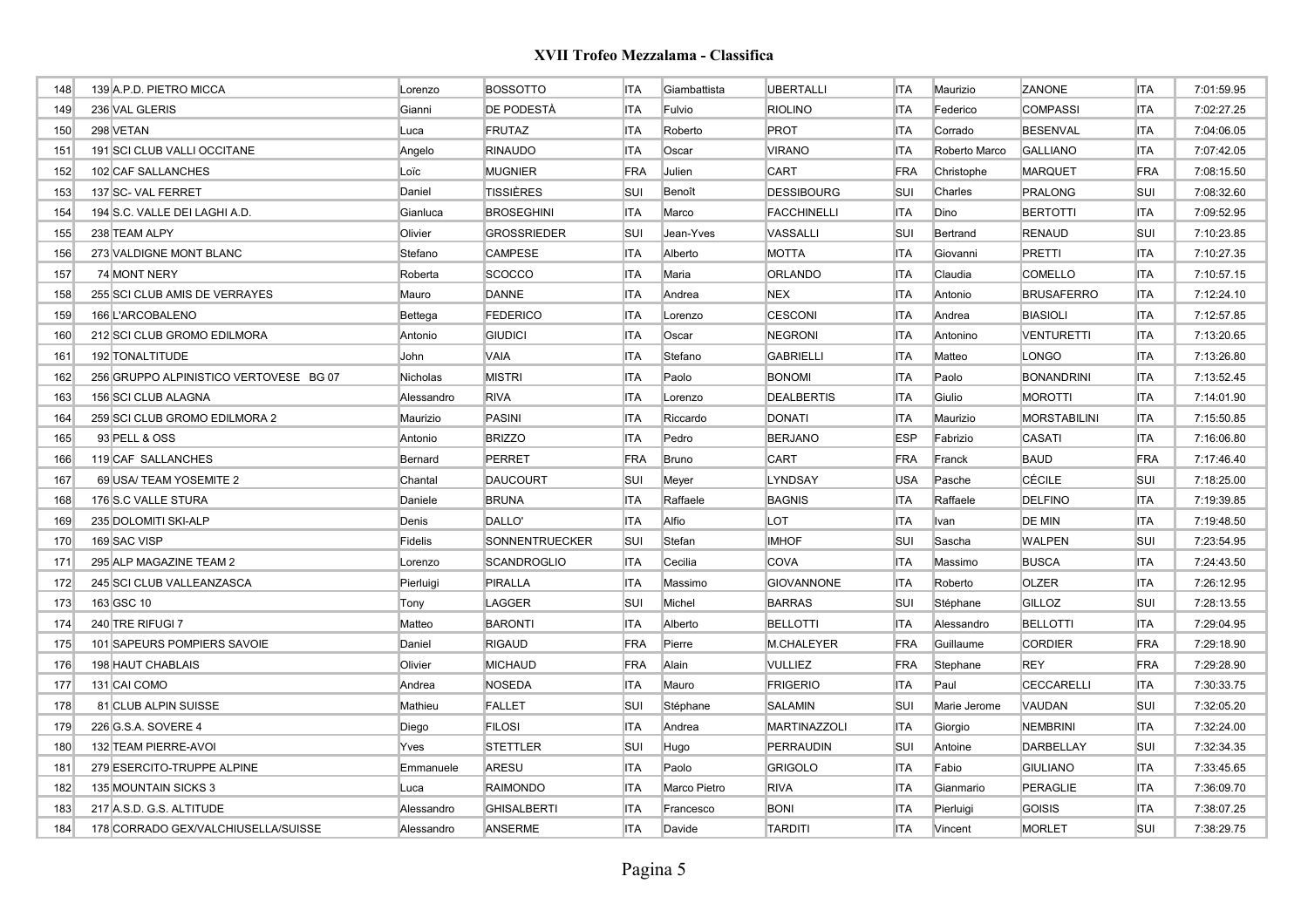| 185 | 258 BRENTONICO SKI TEAM                     | Giuliano     | <b>MODENA</b>        | <b>ITA</b> | Christian   | <b>MODENA</b>      | <b>ITA</b> | Massimo       | <b>BAROZZI</b>       | <b>ITA</b> | 7:39:22.10 |
|-----|---------------------------------------------|--------------|----------------------|------------|-------------|--------------------|------------|---------------|----------------------|------------|------------|
| 186 | 228 ALAGNA-PROVINCIA DI VERCELLI            | Alessandro   | <b>COMOLA</b>        | <b>ITA</b> | Diego       | <b>DEALBERTO</b>   | <b>ITA</b> | Riccardo      | <b>BOTTA</b>         | <b>ITA</b> | 7:39:44.75 |
| 187 | 151 CLUB DE SKI                             | Alessandro   | <b>BICH</b>          | <b>ITA</b> | Romano      | <b>HERIN</b>       | <b>ITA</b> | Antonio       | <b>RICCIARDIELLO</b> | <b>ITA</b> | 7:39:48.55 |
| 188 | 189 SCI CLUB LA VALLE AGORDINA              | Diego        | <b>FAVERO</b>        | <b>ITA</b> | Sergio      | <b>MATTEI</b>      | <b>ITA</b> | Roberto       | FRIZ                 | <b>ITA</b> | 7:40:11.15 |
| 189 | 199 MOUNTAIN SICKS 2                        | Piercarlo    | <b>PAGLIA</b>        | <b>ITA</b> | Gualtiero   | POL                | ITA        | Enrico Cesare | <b>ZENERINO</b>      | <b>ITA</b> | 7:42:06.10 |
| 190 | 116 CEPS VALL FOSCA                         | Gerard       | <b>GARRETA PUYOL</b> | <b>ESP</b> | Marta       | <b>RIBA CARLOS</b> | <b>ESP</b> | Josep         | PALLAS CARRERA       | <b>ESP</b> | 7:42:36.35 |
| 191 | 254 VAL D'AYAS                              | Massimiliano | <b>MERCURIALI</b>    | <b>ITA</b> | Denis       | <b>MERLET</b>      | ITA        | Guglielmo     | <b>COMMOD</b>        | <b>ITA</b> | 7:46:49.65 |
| 192 | 164 SCI CLUB PEZZORO-ADAMELLO               | Giacomo      | <b>STEFANI</b>       | <b>ITA</b> | Alberto     | <b>STEFANI</b>     | <b>ITA</b> | Adriano       | <b>SALVADORI</b>     | <b>ITA</b> | 7:47:15.10 |
| 193 | 103 SKI-CLUB CHASSERON                      | Jean-Luc     | <b>AMSTUTZ</b>       | <b>SUI</b> | Olivier     | <b>RUEMBELI</b>    | SUI        | David         | <b>CORDEY</b>        | <b>SUI</b> | 7:47:27.75 |
| 194 | 203 CLUB ALPINO OPERAIO COMO                | Alessandro   | <b>GILARDONI</b>     | <b>ITA</b> | Antonio Pio | <b>COLOMBO</b>     | <b>ITA</b> | Marco         | <b>BERETTA</b>       | <b>ITA</b> | 7:51:25.55 |
| 195 | 86 AASTRA ESPAÑA                            | Santiago     | <b>SANCHEZ</b>       | <b>ESP</b> | Jesus       | <b>RETUERTA</b>    | <b>ESP</b> | Jorge         | <b>FERRERO</b>       | <b>ESP</b> | 7:52:30.25 |
| 196 | 76 PELL E OSS                               | Renata       | <b>ANDOLFI</b>       | <b>ITA</b> | Ilaria      | IEMMI              | <b>ITA</b> | Marina        | <b>FERRANDOZ</b>     | <b>ITA</b> | 7:53:18.95 |
| 197 | 237 CN03 S.C. GARESSIO A.D.                 | Andrea       | ABBA'                | <b>ITA</b> | Marco       | <b>PACE</b>        | <b>ITA</b> | Enrico        | <b>BRONDINO</b>      | <b>ITA</b> | 7:55:03.75 |
| 198 | 241 ZON TE CADIN POLISPORTIVA MOLINA        | Stefano      | <b>BONELLI</b>       | <b>ITA</b> | Paolo       | <b>DELMARCO</b>    | <b>ITA</b> | Alessandro    | <b>MICH</b>          | <b>ITA</b> | 7:55:22.35 |
| 199 | 172 CIRCOLO CASINO' SAINT VINCENT JOE SPORT | Sergio       | <b>BORBEY</b>        | <b>ITA</b> | Corrado     | <b>BOSON</b>       | <b>ITA</b> | Massimo       | <b>PICA</b>          | <b>ITA</b> | 7:55:38.65 |
| 200 | 206 SCI CAI SCHIO 2                         | Tommaso      | ZANOTELLI            | <b>ITA</b> | Loris       | CASNA              | <b>ITA</b> | Monica        | <b>SARTOGO</b>       | <b>ITA</b> | 7:57:19.45 |
| 201 | 232 G.S. ALTITUDE V                         | Valentina    | VALLINOTTO           | <b>ITA</b> | Aldo        | <b>BAUDIN</b>      | <b>ITA</b> | Zinaida       | LUPU                 | <b>ITA</b> | 7:57:48.05 |
| 202 | 249 CAF NICE MERCANTOUR                     | Pascal       | <b>MARCHAND</b>      | FRA        | Jean Marc   | <b>CULOTTA</b>     | <b>FRA</b> | Didier        | <b>SESSEGOLO</b>     | <b>FRA</b> | 7:58:53.40 |
| 203 | 154 SCI CLUB LEVANNA                        | Davide       | <b>CERESA PRINA</b>  | <b>ITA</b> | Davide      | CERUTTI            | <b>ITA</b> | Luca          | PONZIANI             | <b>ITA</b> | 7:59:51.75 |
| 204 | 180 SPORTIVA LANZADA                        | Massimo      | <b>GIORDANI</b>      | <b>ITA</b> | Fabio       | <b>BARDEA</b>      | <b>ITA</b> | Christian     | <b>GIANOTTI</b>      | <b>ITA</b> | 8:00:06.75 |
| 205 | 221 TRE RIFUGI - VAL VARAITA - GARESSIO     | Giovanni     | ORSELLO              | <b>ITA</b> | Andrea      | GALVAGNO           | <b>ITA</b> | Paolo         | <b>RUBALDO</b>       | <b>ITA</b> | 8:03:07.00 |
| 206 | 121 LAVIS - BRENTA TEAM                     | Stefano      | <b>VALENTINI</b>     | <b>ITA</b> | Marco       | CASTELLAN          | <b>ITA</b> | Graziano      | <b>BIANCHINI</b>     | <b>ITA</b> | 8:04:12.70 |
| 207 | 168 SCI CLUB MONVISO                        | Antonio      | PAGLIERO             | <b>ITA</b> | Alberto     | DE CHIESA          | <b>ITA</b> | Paolo         | <b>BOTASSO</b>       | <b>ITA</b> | 8:04:27.50 |
| 208 | 247 GSA SOVERE 3                            | Elia         | <b>CARRARA</b>       | <b>ITA</b> | Gianfranco  | CANINI             | <b>ITA</b> | Claudio       | <b>BONETTI</b>       | <b>ITA</b> | 8:06:25.55 |
| 209 | 97 A.S.D.S.C. BOGNANCO                      | Luca         | <b>FRANCISCO</b>     | <b>ITA</b> | Ivan        | <b>BELTRAMI</b>    | <b>ITA</b> | Maurizio      | <b>ORLANDIN</b>      | <b>ITA</b> | 8:06:43.20 |
| 210 | 250 SC ANZASCA - ALTITUDE                   | Alessio      | <b>CODEGHINI</b>     | <b>ITA</b> | Fabrizio    | <b>ROLANDO</b>     | <b>ITA</b> | Luca          | <b>TAVOLARI</b>      | <b>ITA</b> | 8:09:12.40 |
| 211 | 115 CN14 S.C. VALLI OCCITANE A.D.           | Giulio       | <b>BAUDINO</b>       | <b>ITA</b> | Pier Biagio | <b>RIVOIRA</b>     | <b>ITA</b> | Luca          | <b>CALIMODIO</b>     | <b>ITA</b> | 8:10:18.25 |
| 212 | 280 LA BUFAROLA 5                           | Stefano      | <b>MASSERANO</b>     | <b>ITA</b> | Alessandro  | CASTELLO           | <b>ITA</b> | Claudio       | <b>FESTA</b>         | <b>ITA</b> | 8:11:31.60 |
| 213 | 248 SCI CLUB 13 CLUSONE 10                  | Fabio        | SAVOLDELLI           | <b>ITA</b> | Aldo        | SAVOLDELLI         | ITA        | Andrea        | <b>FIORINA</b>       | <b>ITA</b> | 8:11:43.25 |
| 214 | 290 SC VALLE ANZASCA-BOGNANCO-GSA INTRA     | Stefano      | <b>BALOSSI</b>       | <b>ITA</b> | Giancarlo   | <b>TIONI</b>       | <b>ITA</b> | Carlo         | <b>MONTALTO</b>      | <b>ITA</b> | 8:12:31.10 |
| 215 | 113 G.S.A. POVO                             | Paolo        | ZENI                 | <b>ITA</b> | Alessandro  | <b>BRESSAN</b>     | <b>ITA</b> | Walter        | <b>TEZZELE</b>       | <b>ITA</b> | 8:13:03.40 |
| 216 | 162 SCI CLUB LISSONE                        | Giorgio      | <b>BARLASSINA</b>    | <b>ITA</b> | Angelo      | <b>GALBIATI</b>    | <b>ITA</b> | Innocente     | <b>SORMANI</b>       | <b>ITA</b> | 8:14:18.55 |
| 217 | 231 ADIQ                                    | Mattia       | <b>TANZA</b>         | <b>ITA</b> | Marco       | <b>PERUFFO</b>     | <b>ITA</b> | Gianpaolo     | <b>CASAROTTO</b>     | <b>ITA</b> | 8:14:22.20 |
| 218 | 72 SCI CLUB TRE RIFUGI                      | Katia        | <b>TOMATIS</b>       | <b>ITA</b> | Marcella    | LUPARIA            | <b>ITA</b> | Lucia         | <b>RABINO</b>        | <b>ITA</b> | 8:15:43.20 |
| 219 | 73 LA BUFAROLA                              | Chiara       | <b>TALLIA</b>        | <b>ITA</b> | Milena      | <b>GHIRARDI</b>    | <b>ITA</b> | Simona        | <b>STIRPARO</b>      | <b>ITA</b> | 8:17:00.00 |
| 220 | 293 ICARO                                   | Giovanni     | <b>MONTINI</b>       | <b>ITA</b> | Claudio     | <b>UGAZIO</b>      | <b>ITA</b> | Dario         | <b>RE</b>            | <b>ITA</b> | 8:18:01.40 |
| 221 | 136 KFZ MOSER ALPIN TEAM                    | Christian    | <b>BACHLER</b>       | <b>AUT</b> | Thomas      | <b>BACHLER</b>     | AUT        | Michael       | <b>DENGG</b>         | AUT        | 8:19:35.55 |